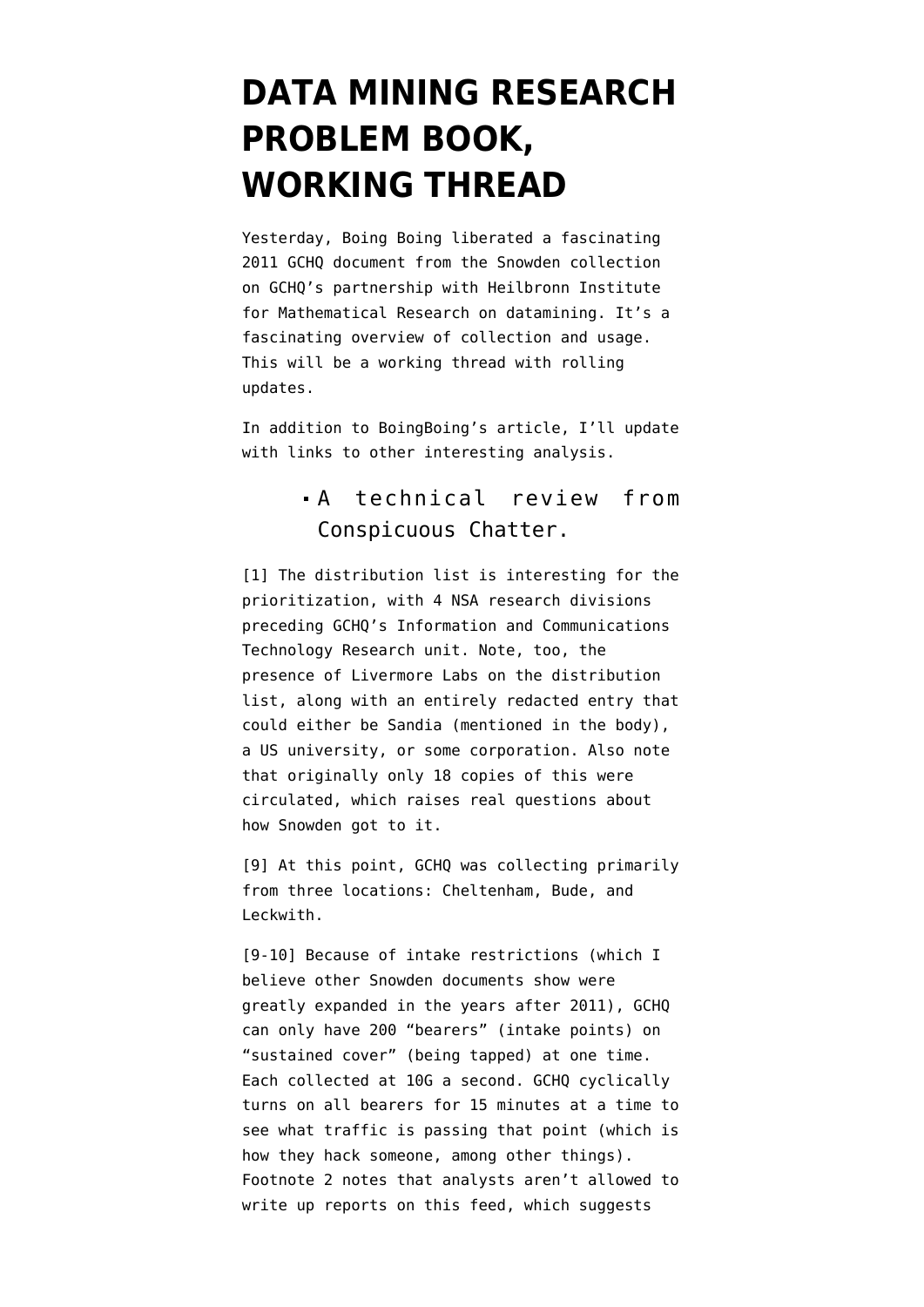research, like the US side, is a place where more dangerous access to raw data happens.

[10] Here's the discussion of metadata and content; keep in mind that this was written within weeks of NSA shutting down its Internet dragnet, probably in part because it was getting some content.

> Roughly, metadata comes from the part of the signal needed to set up the communication, and content is everything else. For telephony, this is simple: the originating and destination phone numbers are the metadata, and the voice cut is the content. Internet communications are more complicated, and we lean on legal and policy interpretations that are not always intuitive. For example, in an HTTP request, the destination server name is metadata (because it, or rather its IP address, is needed to transmit the packet), whereas the path-name part of the destination URI is considered content, as it is included inside the packet payload (usually after the string GET or POST). For an email, the to, from, cc and bcc headers are metadata (all used to address the communication), but other headers (in particular, the subject line) are content; of course, the body of the email is also content.

[10] This makes it clear how closely coming up as a selector ties to content collection. Remember, NSA was already relying on SPCMA at this point to collect US person Internet comms, which means their incidental communications would come up easily.

> GCHQ's targeting database is called BROAD OAK, and it provides selectors that the front-end processing systems can look for to decide when to process content. Examples of selectors might be telephone numbers, email addresses or IP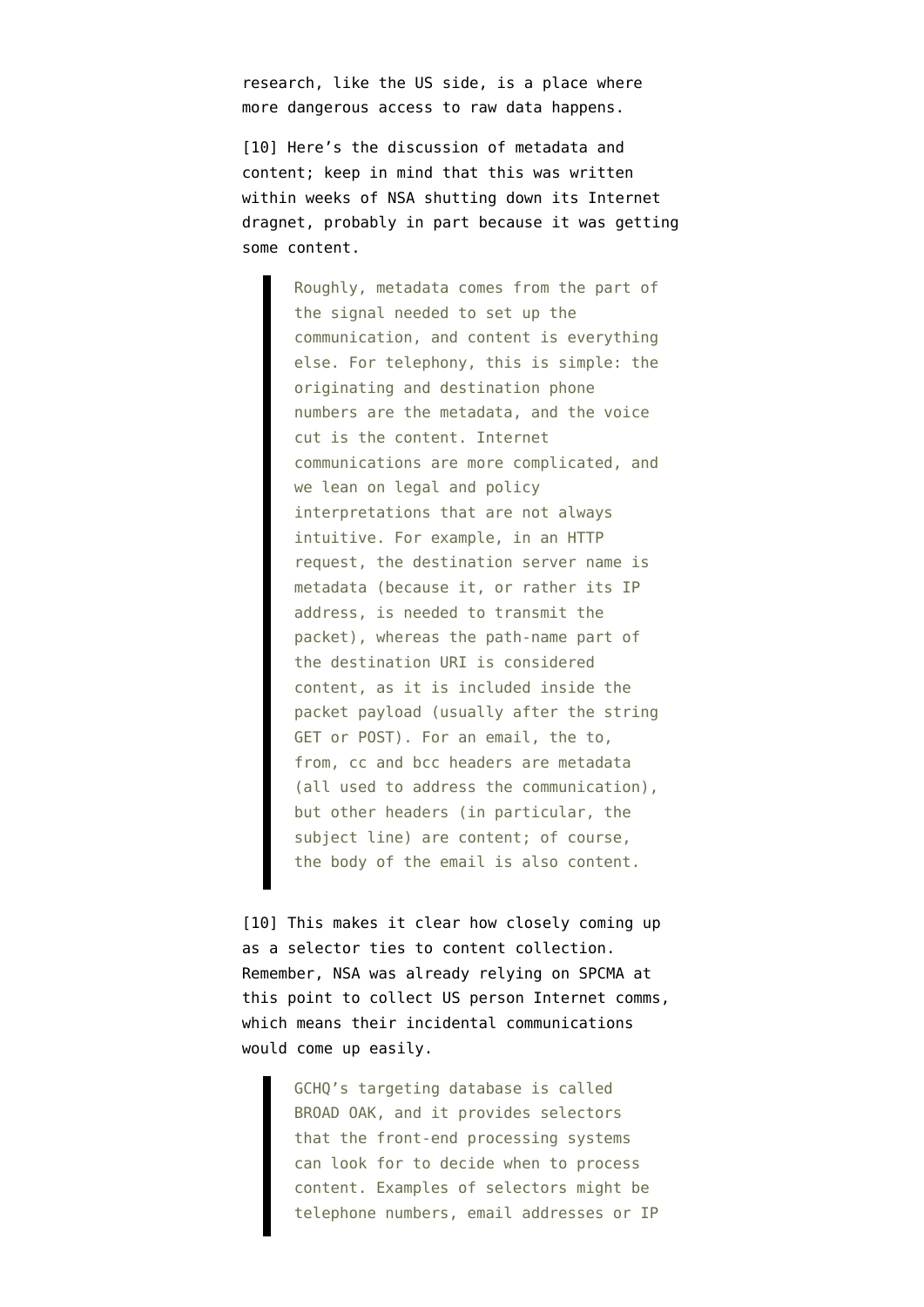ranges.

[11] At the Query-Focused Dataset level (a reference we've talked about in the past), they're dealing with: "the 5-tuple (timestamp, source IP, source port, destination IP, destination port) plus some information on session length and size."

[11] It's clear when they say "federated" query they're talking global collection (note that by this point, NSA would have a second party (5 Eyes) screen for metadata analysis, which would include the data discussed here.

[11] Note the reference to increased analysis on serious crime. In the UK there's not the split between intel and crime that we have (which is anyway dissolving at FBI). But this was also a time when the Obama Admin's focus on Transnational Crime Orgs increased our own intel focus on "crime."

[12] This is why Marco Rubio and others were whining about losing bulk w/USAF: the claim that we are really finding that many unknown targets.

> The main driver in target discovery has been to look for known modus operandi (MOs): if we have seen a group of targets behave in a deliberate and unusual way, we might want to look for other people doing the same thing.

[12] This is reassuring but also interesting for the scope involved.

> It is important to point out that tolerance for false positives is very low: if an analyst is presented with three leads to look at, one of which is probably of interest, then they might have the time to follow that up. If they get a list of three hundred, five of which are probably of interest, then that is not much use to them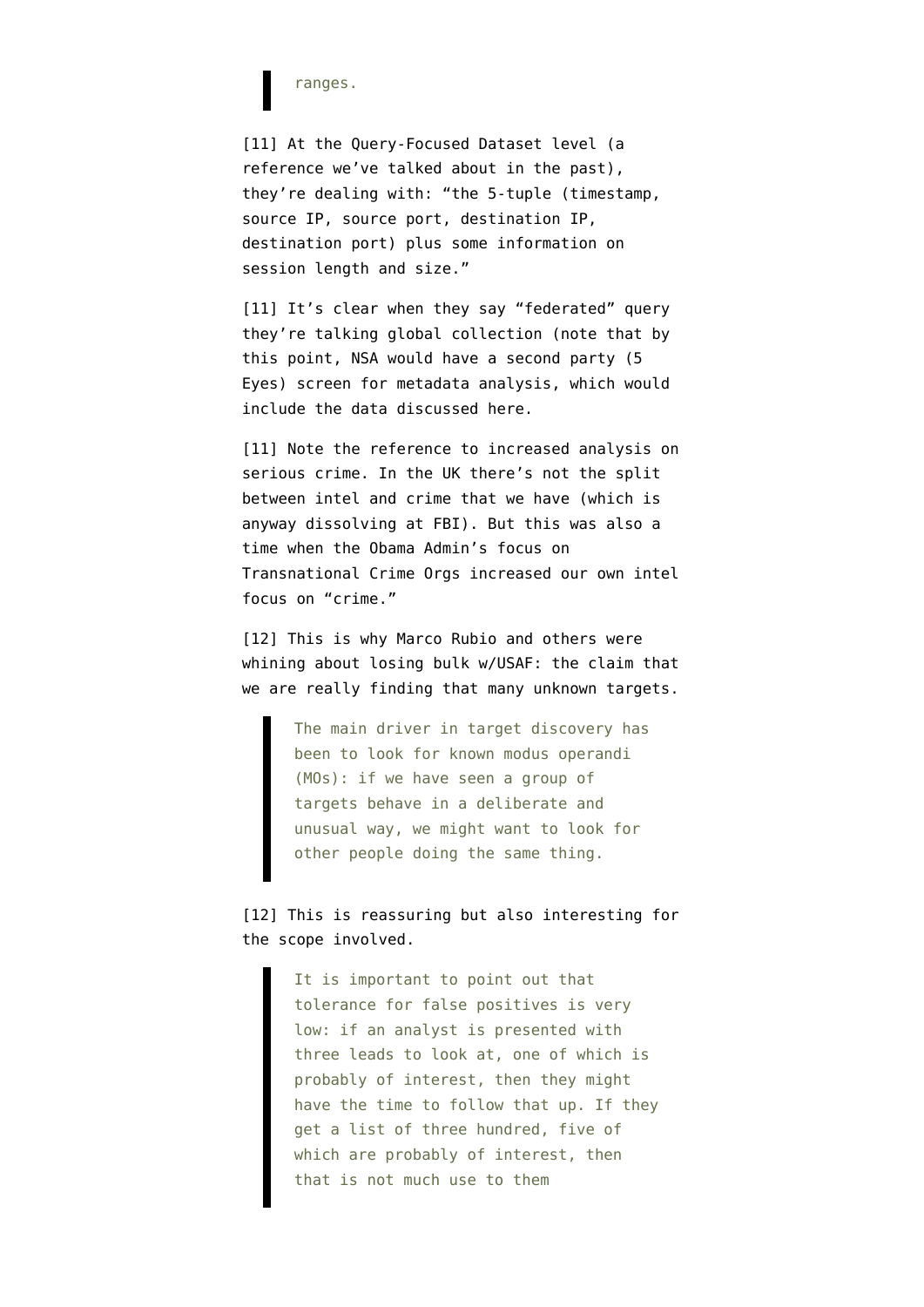[13] GCHQ's first CNE was in the early 90s.

[13] Lists the protection of banks and other companies operating in the UK as part of CESG's defensive role. In the US we've adopted this model unthinkingly, even though US law enforcement doesn't have the same explicit role in providing for "economic well-being."

[15] This is NSA's conception of how hacking (CNO) and intelligence collection (DNI) intersect.



[16] In which GCHQ admits it doesn't do a lot of machine learning (which is what this research was supposed to address).

> There are a vast number of supervised machine learning algorithms which can often produce functions with high accuracies on real-world data sets. However, these techniques have had surprisingly little impact in GCHQ. There are various reasons why this has been the case but the principal reason has been the difficulty in creating training sets. In particular, the difficulty comes from knowing the desired output value for many training examples, either due to the required human effort and/or uncertainty in the desired output value. This difficulty is unlikely to be a one-off issue for an operational application. The nature of communications and our data changes with time and leads to "concept drift"; any algorithm must be periodically retrained.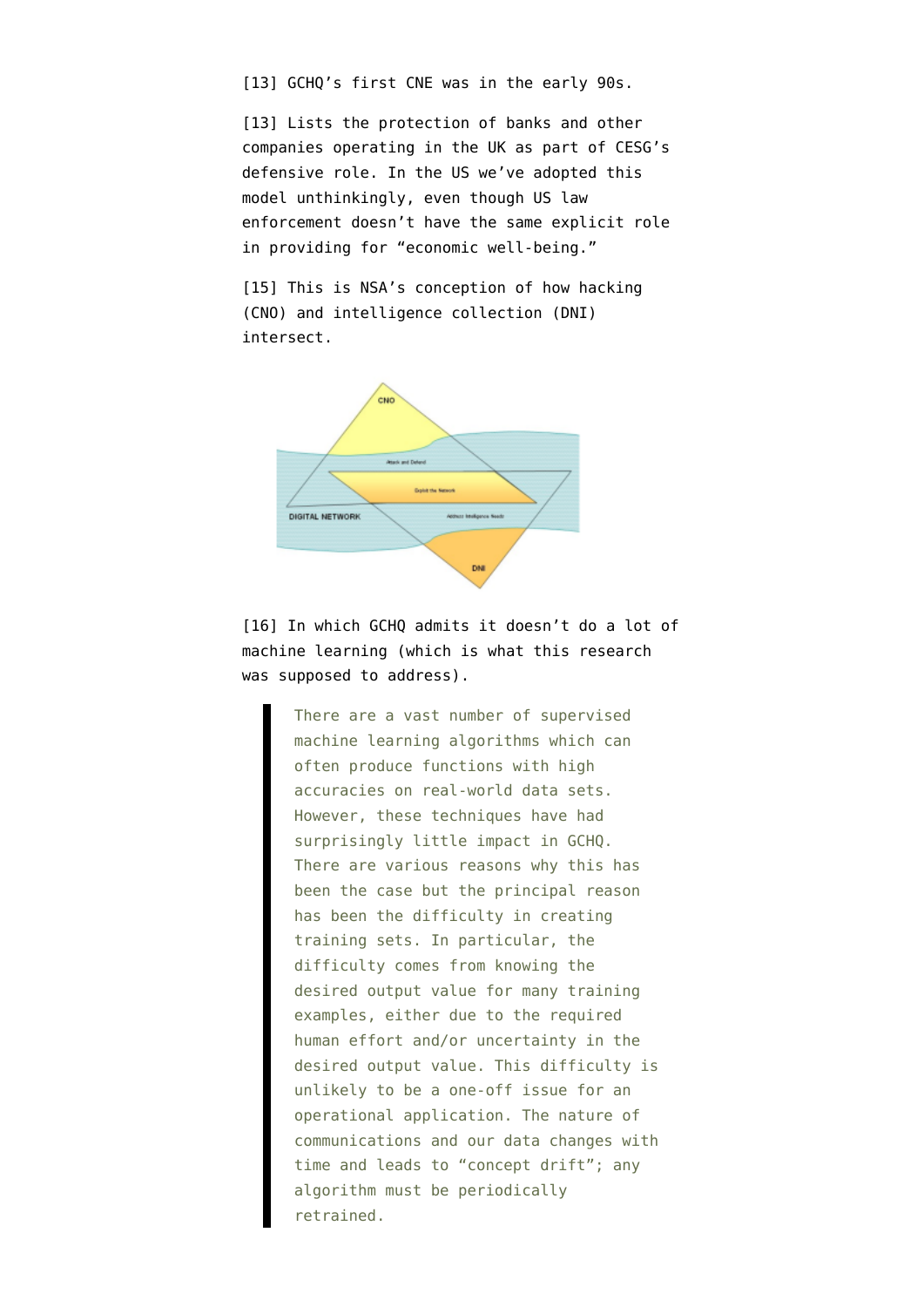[17] here are the areas where GCHO has been successful:

> steganography detection (Random Forest) [I74], website classification (decision tree) [I36], protocol classification (Random Forest and neural network) [W1], spam detection (Random Forest) [I44], payphone detection (Random Forest) [I3] and drug smuggler detection (logistic regression) [I77].

Note steganography detection should be useful for the use of gaming consoles.

[17] GCHO machine learning also affected because of holes (visibility problems) in the data.

[17] Note the redaction in footnote 6, which describes some entity the NSA's statistical advisory group worked with. Could it be the same entity as listed on the title page? Or a university or corporation? From a COMSEC standpoint, the US should have better expertise available via private industry.

[18] The asymmetry of metadata/content also affects the ability to do data mining bc you need content to truth the data.

[21] Lists contacts, timing, and geo behavior as bases for inferring a relationship between entities.

[21] In relationship scoring, GCHQ started with email comms. That's interesting, but already seems outdated by 2011. This passage also admits their facility for IDing location from an IP, something NSA pretends is not true for regulatory reasons (and FBI pretends even more aggressively).

[30] THis is an interesting admission, coming very late in their process of using billing records.

> In experiments carried out on billing records and SIGINT during the 2008 graph mining SWAMP at HIMR there was shown be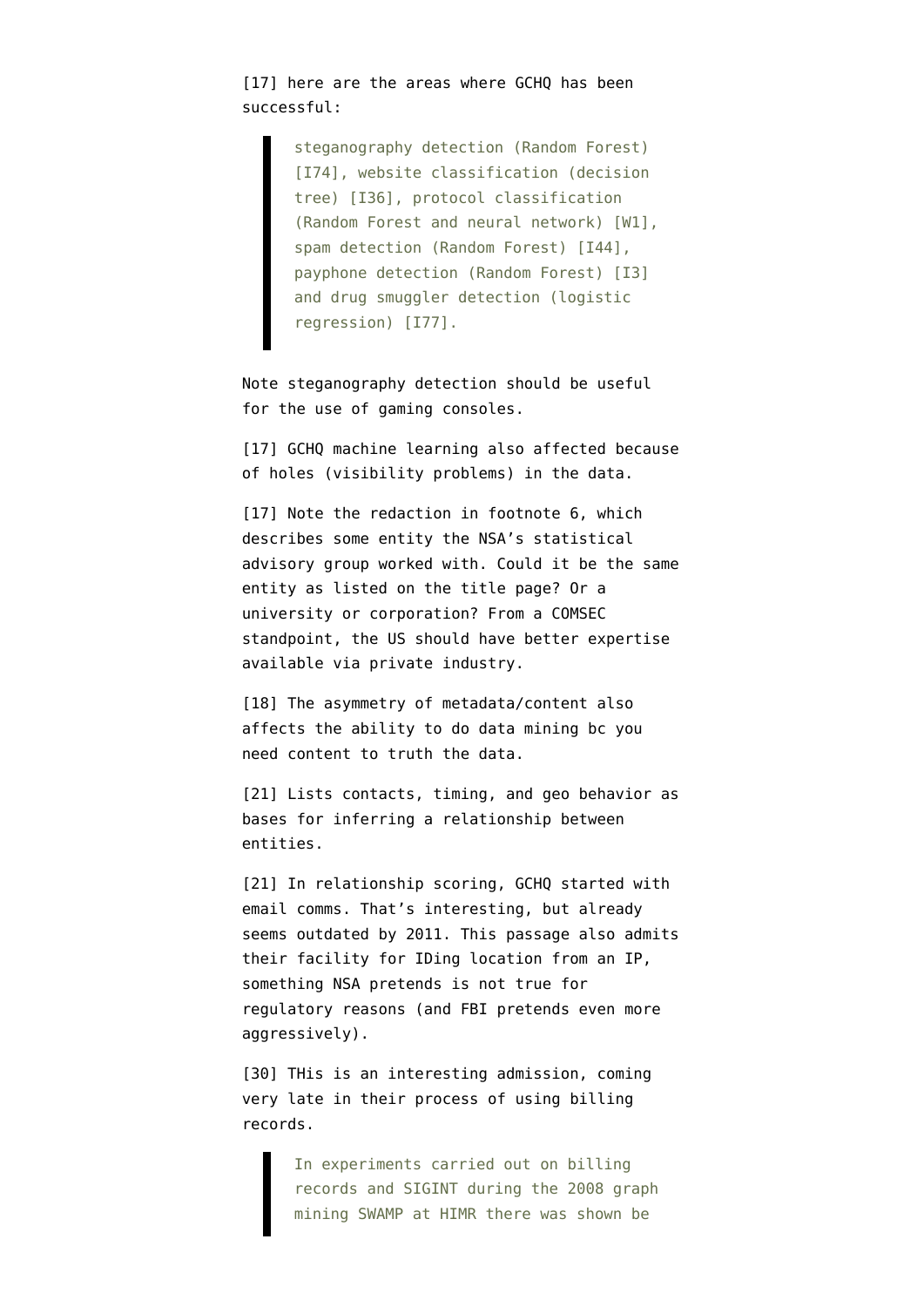a huge disparity between our view of the world and ground truth [I73]. CSEC have perform similar analyses with similar conclusions

[31] When NSA started aging off phone dragnet data it dealt with multiple time stamps. I think it was a different problem (arising from associating chains of texts that got recollected–and therefore permissively kept for 5 years from the new collection date–on multiple days), but that may not be the case.

> In particular the quality of the timing information is not as good as we might hope for. This presents at least two concrete problems. Firstly, our data tends to have second timestamps, which may be too coarse a measure for many applications. Does the granularity of the timestamps affect J our chances of finding causal flows? Secondly the clocks on our probes are not synchronised. This means that there is likely to be a constant offset between events happening on different bearers. Any technique to correct for this offset will both aid this problem area and be of general interest to the internal data mining and information processing community. Can we J correct for the clock offset between probes? Possible solutions may involve examining the same connection being intercepted on different bearers.

[32] Remember that NSA has invested a lot of work in mapping structure and devices. Note how this would interact with that process.

> We do have some truthing on flows that may exist in the data. Specifically, we have data on covert infrastructure (appendix F.3.3) used for exfiltrating data from CNE implants. These suspected flows can be used for both EDA and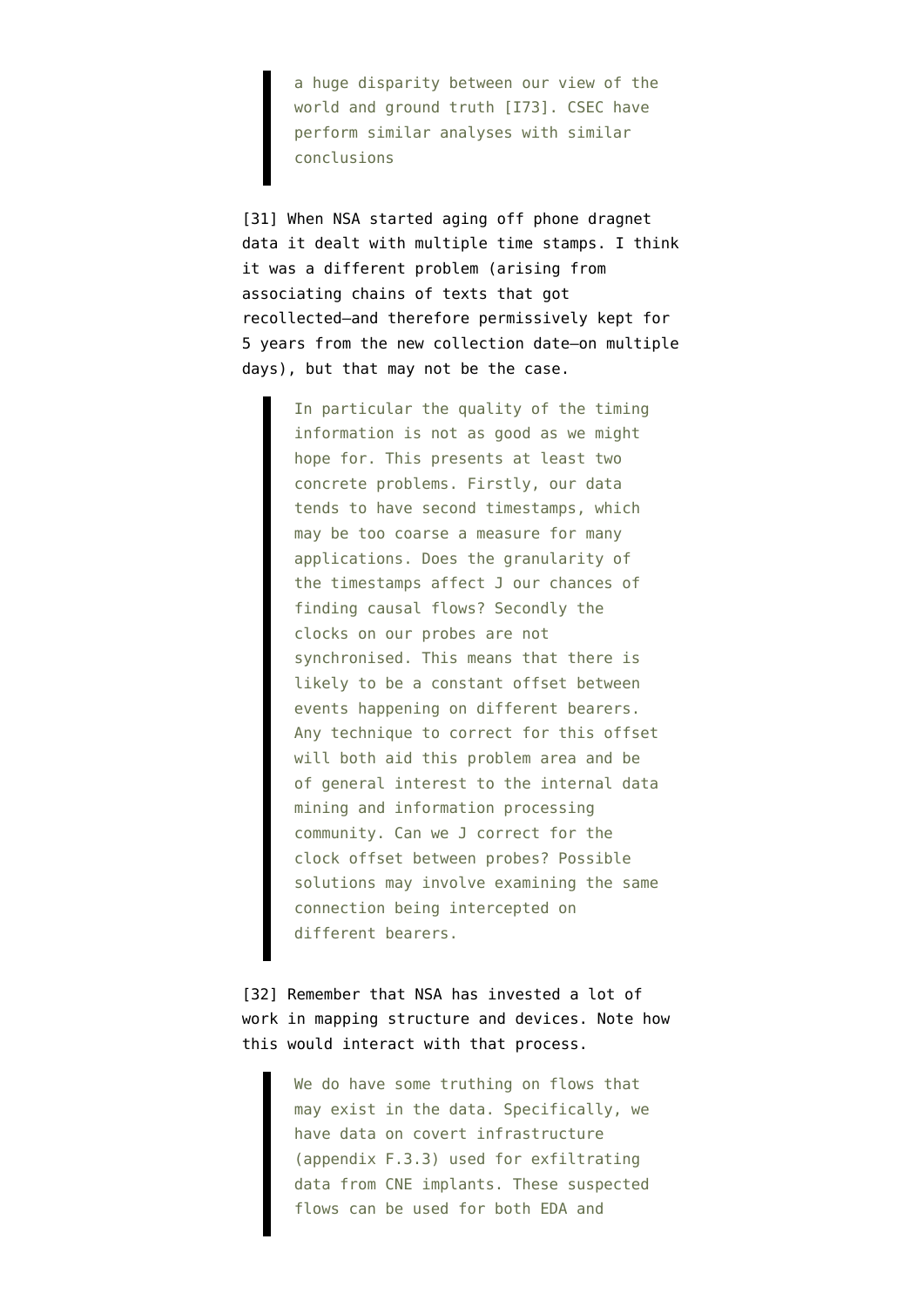evaluation purposes. Further, we have lists of IPs that we suspect to be infected with the Conficker botnet (appendix F.3.4), either due to signatures collected or behavioural analysis

[36] This is the problem I keep talking about–but I find it a bit troubling that they don't consider the possibility that a pizza node is meaningful, particularly among targets (the Tsarnaev brothers) who have worked in that space.

> Removing pizza nodes (i.e. very highdegree nodes) is likely to be an essential prior component to get useful results. Intuitively, a pizza node is likely to be a large impersonal entity like a pizza parlour or an electricity supplier: the fact that two people both communicate with the pizza node gives us no reason to think that they are linked socially.

[38] When Obama limited the phone dragnet to 2 hops in 2014, that's what *analysts* were already doing. But there's some indication that tech people were doing more (which of course doesn't get audited). Plus, the NSA is not limited to two hops and 12333 data, and the old phone dragnet was in some senses fill for that. Note that Stanford has examined some of this in replication of the NSA dragnet, with a smaller dataset.

> Can we approximate the graph distance distribution, and see how it varies with the pizza threshold?

> This has a bearing on what hop distance we should choose for contact chaining. Conventionally, analysts focus on a 2 hop neighbourhood of their targets, but some work comparing billing records with SIGINT [I73] found that one needed to